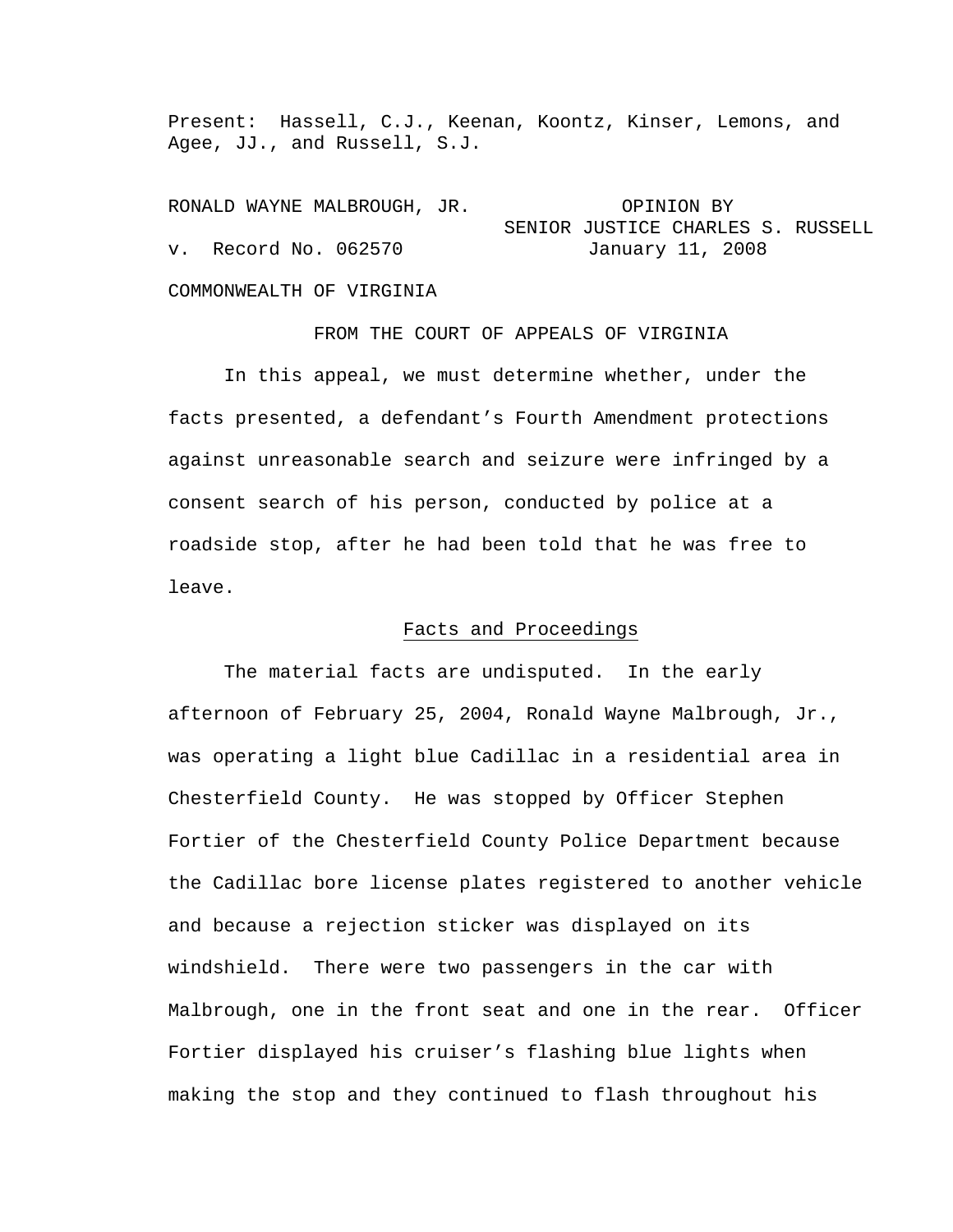encounter with Malbrough. Fortier parked his cruiser on the side of the road behind the Cadillac at the entrance to a subdivision.

 Officer Fortier saw a handgun lying in plain view on the center console of the Cadillac as he walked up to the driver's window and at the same time Malbrough told him that he had a handgun in the car. Officer Fortier told all the occupants of the car to keep their hands where he could see them and retrieved the handgun from Malbrough without incident. Fortier took the handgun back to his cruiser and announced on his police radio that he had recovered a weapon from the Cadillac. Two other police vehicles, driven by Officers Neal Flatt and Richard Holmes, respectively, arrived at the scene almost simultaneously. One parked on the side of the road behind Fortier's cruiser and the other parked on the side of the road ahead of the Cadillac but far enough ahead that "[t]here was plenty of room between the vehicles," such that Malbrough "would have been able to pull his vehicle out." The flashing blue lights of Officers Fortier's and Flatt's police vehicles continued to operate throughout the encounter but Holmes believed it likely that those on his vehicle did not.

 Officer Fortier returned to the Cadillac and asked Malbrough for his driver's license and registration.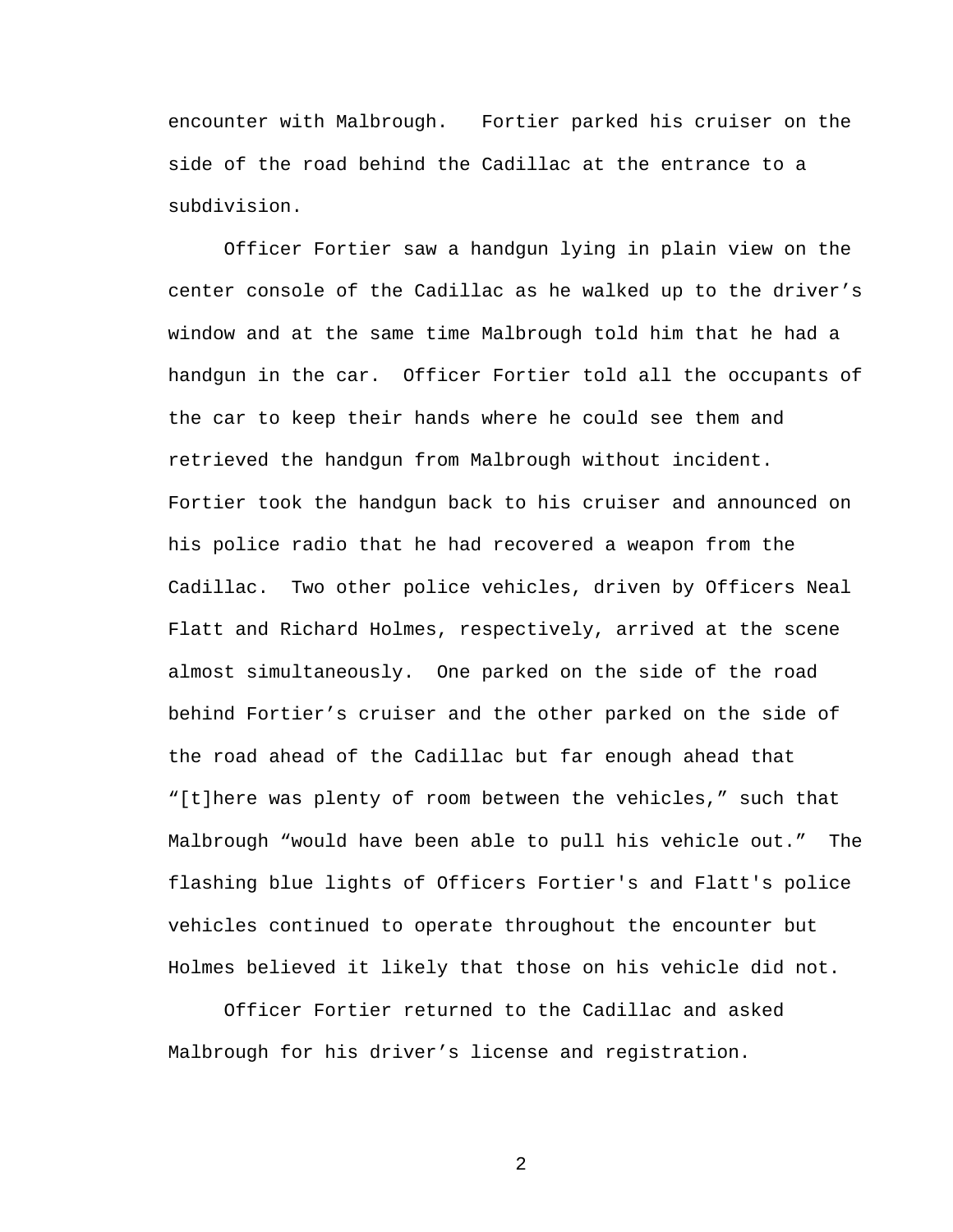Malbrough handed these to Fortier, who took them back to his cruiser to verify them.

 While Fortier was thus engaged, Officer Holmes walked up to the Cadillac and spoke to Malbrough. At Holmes' request, Malbrough stepped out of the Cadillac. Holmes had responded to a complaint at an earlier date, reporting that shots had been fired at night, in another residential subdivision nearby, from a "Cadillac, a large, older model, which fit the description of the vehicle in question." Holmes told Malbrough about that incident, asked him if he knew anything about it, was satisfied with his answers, and concluded that he had no reason to detain him or question him further. This exchange lasted no more than three minutes.

 While the foregoing conversation was going on, Officer Flatt, who was a firearms instructor, walked up to Officer Fortier's cruiser. Fortier handed Flatt the weapon Malbrough had handed him. Flatt "cleared" the weapon, a loaded .45 caliber semi-automatic pistol, and put it under his waistband in the small of his back. It remained there throughout the encounter and none of the participants made any further mention of it.

 Meanwhile, Officer Fortier had determined that Malbrough's license and registration were "facially valid" and his computer check revealed no problems with them. He took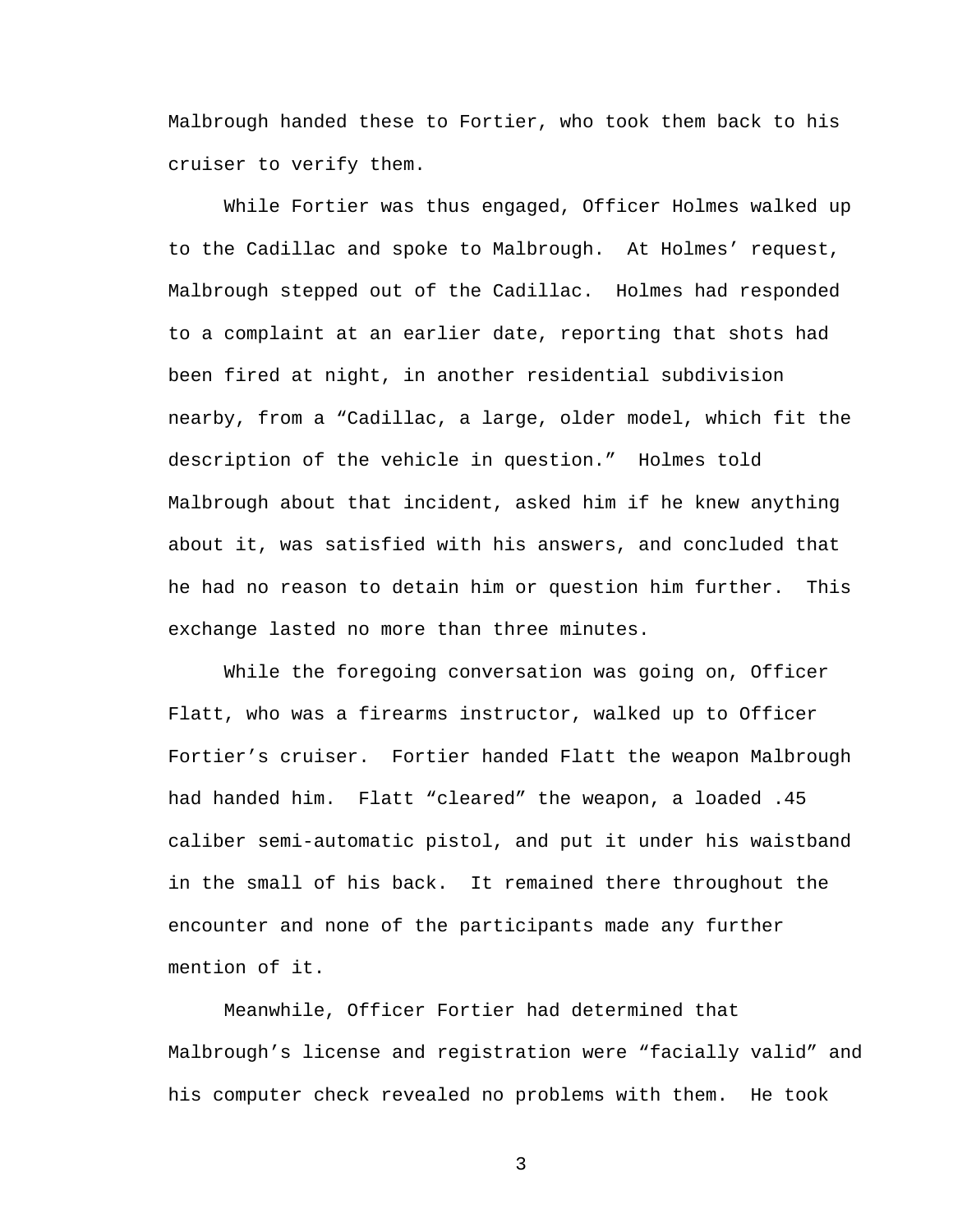the documents back to the Cadillac, and, because Malbrough was still talking to Officer Holmes at the front of the vehicle, placed the driver's license and registration on the Cadillac's front seat. Fortier asked both passengers to step out of the car and asked them to consent to a search. They agreed. He searched them and found no contraband. He checked their names on his computer and found that they were not "wanted." Fortier then "told Malbrough that his information was all on the driver's seat of his car and that he was free to leave."

 After making that statement, Fortier asked Malbrough for permission to search the Cadillac. Malbrough agreed. Fortier's search revealed no weapons or drugs in the car, which was "fairly clean." Fortier asked Malbrough "if he had anything illegal on his person." Malbrough said no. Fortier asked Malbrough for permission to search his person. Malbrough "started pulling items from his pockets." Fortier told him "not to put his hands in his pockets . . . I would do the checking." Malbrough "told [Fortier] it was all right," turned away from Fortier, and "raised [his] hands in the air." In Malbrough's right front trouser pocket, Fortier found plastic bags containing marijuana, "rock" cocaine, and powder cocaine. Fortier arrested Malbrough. The confrontation, from traffic stop to arrest, lasted about 13 minutes.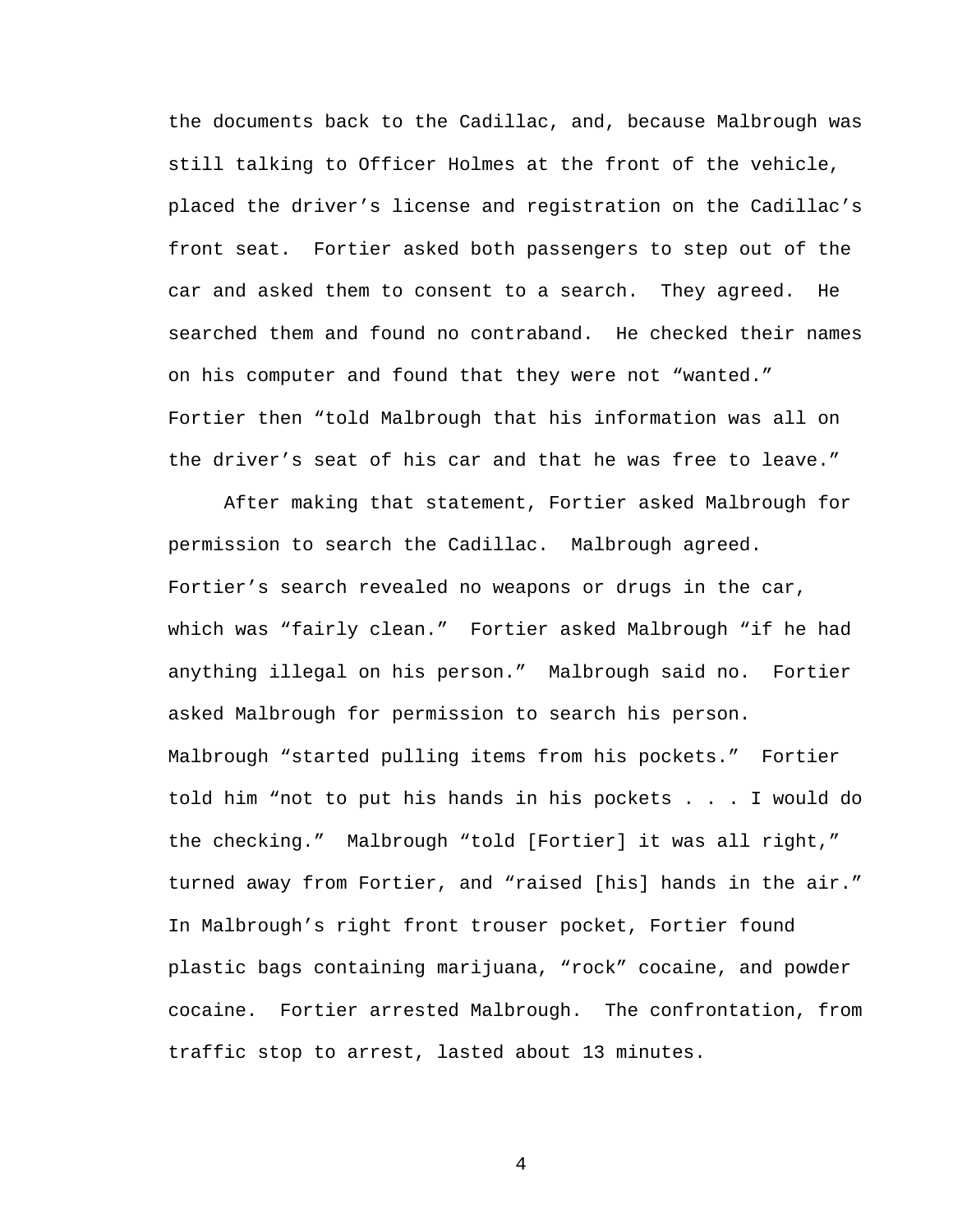Malbrough was indicted by a grand jury for possession of cocaine with intent to distribute and for possession of a firearm while in possession of cocaine. He filed a motion to suppress the evidence obtained as a result of the search of his person, which the trial court denied. He subsequently entered conditional "Alford" pleas of guilty to the firearm charge and to the lesser charge of simple possession of cocaine, preserving his right to appeal the trial court's ruling denying his motion to suppress. The court imposed a sentence of three years confinement on the cocaine charge, all of which was suspended, and a sentence of two years confinement, to be served, on the firearm conviction.

 Malbrough appealed his convictions to the Court of Appeals, which initially denied his appeal by a per curiam opinion. Malbrough requested review by a three-judge panel, which granted his petition, heard oral argument, and affirmed the convictions by a majority opinion, one judge dissenting. We awarded him an appeal.

### Analysis

 Malbrough concedes that Officer Fortier's traffic stop was lawful and does not challenge any of the activities of the police that took place prior to the time he was asked to consent to a search of his person. At that time, he contends, he was unlawfully seized in violation of his Fourth Amendment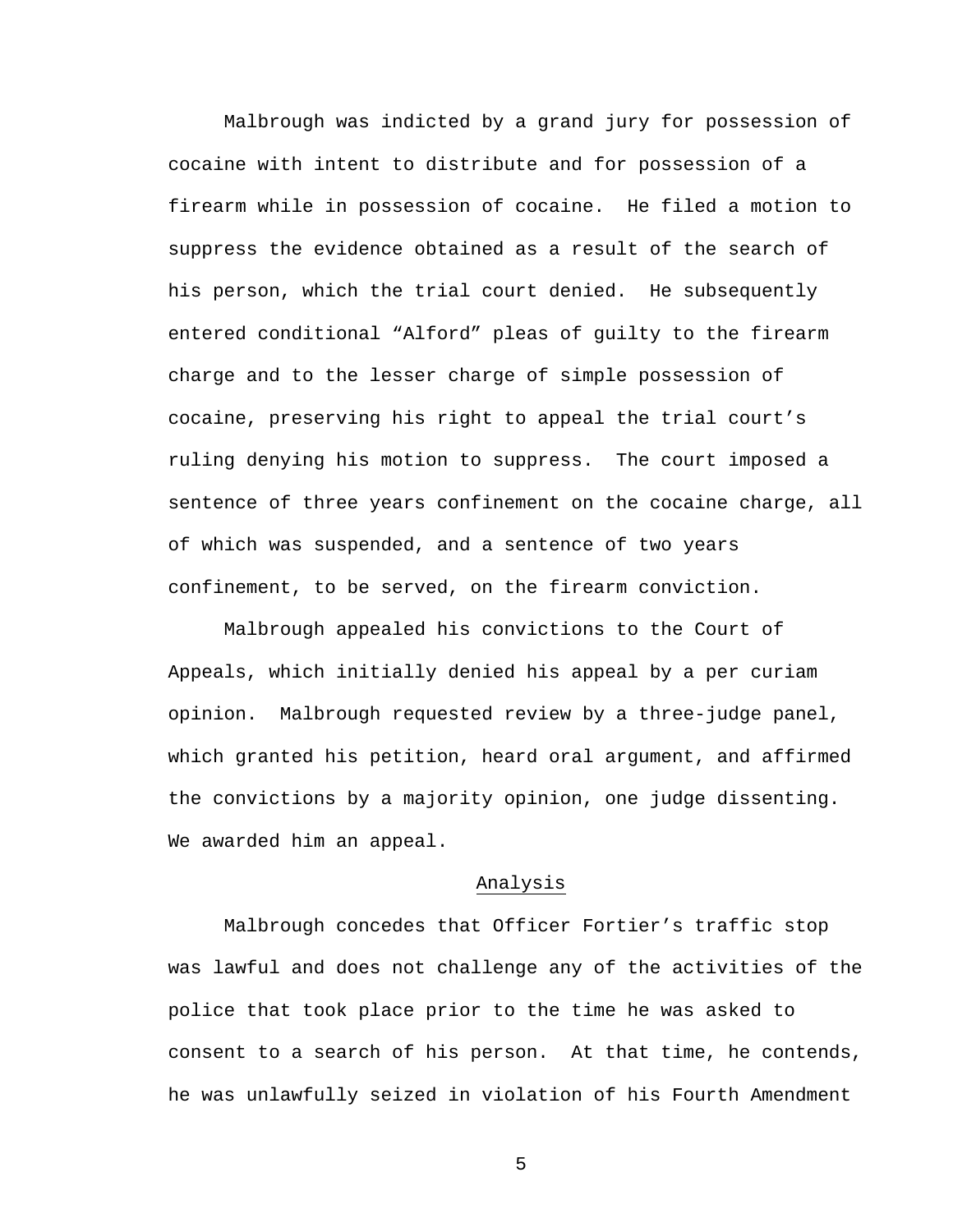protections against unreasonable search and seizure, the warrantless search of his person was unlawful, and the results of the search, as the "fruit of the poisonous tree," should have been suppressed.

 The applicable standard of review is well settled. The question whether the Fourth Amendment has been violated is always "a question of fact to be determined from all the circumstances." Ohio v. Robinette, 519 U.S. 33, 40 (1996) (quoting Schneckloth v. Bustamonte, 412 U.S. 218, 248-49 (1973)). In reviewing the denial of a motion to suppress evidence claiming a violation of a person's Fourth Amendment rights, we consider the facts in the light most favorable to the Commonwealth, the prevailing party at trial. The burden is on the defendant to show that the trial court committed reversible error. We are bound by the trial court's factual findings unless those findings are plainly wrong or unsupported by the evidence. We will review the trial court's application of the law de novo. Ward v. Commonwealth, 273 Va. 211, 218, 639 S.E.2d 269, 272 (2007). Nevertheless, an appellate court "should take care both to review findings of historical fact only for clear error and to give due weight to inferences drawn from those facts by resident judges and local law enforcement officers." Reittinger v. Commonwealth,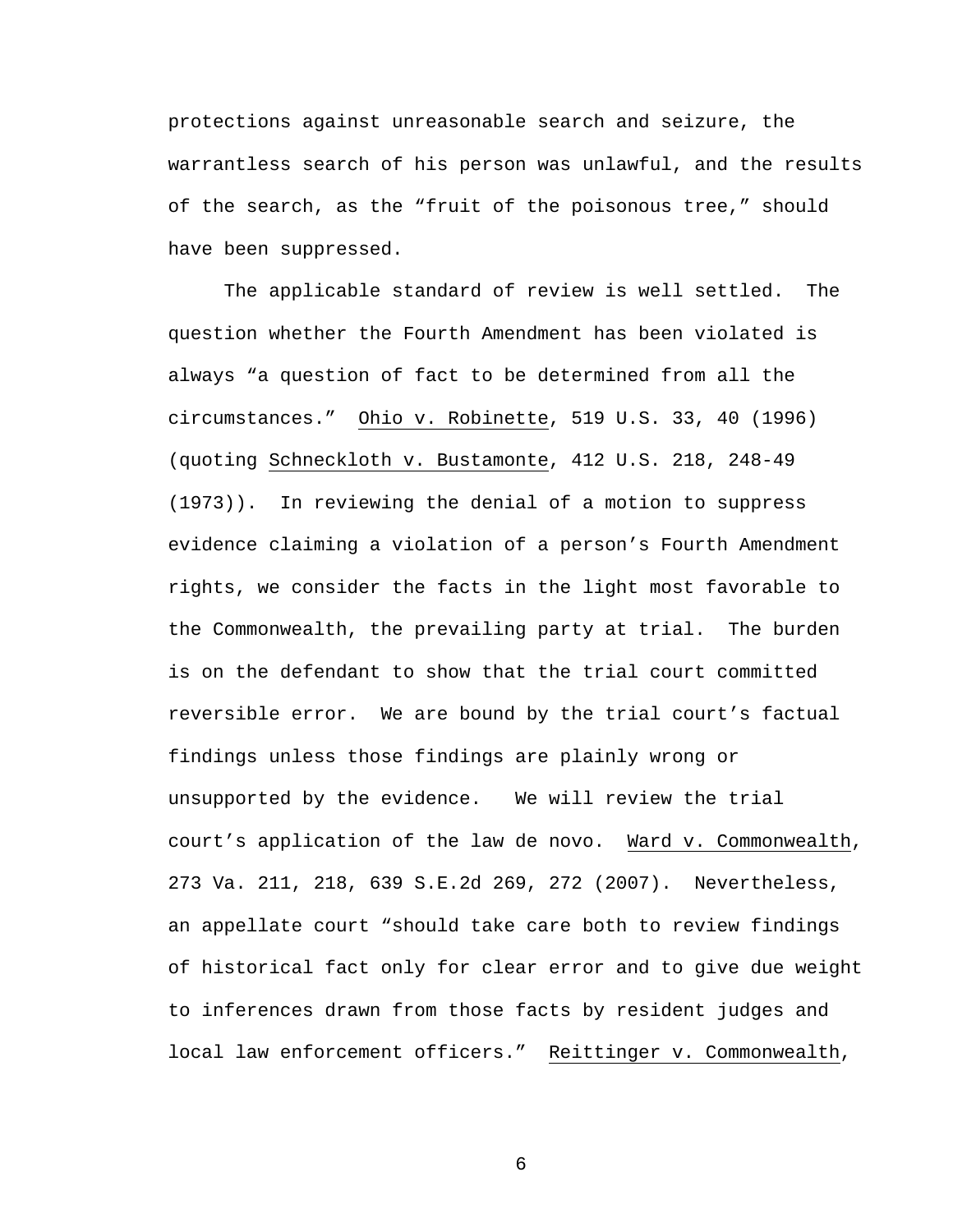260 Va. 232, 236, 532 S.E.2d 25, 27 (2000) (quoting Ornelas v. United States, 517 U.S. 690, 699 (1996)).

 Police officers are free to engage in consensual encounters with citizens, indeed, it is difficult to envision their ability to carry out their duties if that were not the case. See Parker v. Commonwealth, 255 Va. 96, 101-02, 496 S.E.2d 47, 50 (1998). In a series of decisions, however, the Supreme Court has limited lawful "consensual encounters" to circumstances in which "a reasonable person would feel free 'to disregard the police and go about his business.' " Reittinger, 260 Va. at 236, 532 S.E.2d at 27 (quoting Florida v. Bostick, 501 U.S. 429, 434 (1991)). The "reasonable person" test is objective, and presumes an innocent person rather than one laboring under a consciousness of guilt. Bostick, 501 U.S. at 437-38. The consensual encounter becomes a seizure "[o]nly when the officer, by means of physical force or show of authority, has in some way restrained the liberty of a citizen." Id. at 434.

 Accordingly, the issue of fact presented to the trial court by Malbrough's motion to suppress was whether, when Officer Fortier asked him for permission to search his person, a reasonable person, under all the surrounding circumstances, would have believed that he was not free to leave, or rather, felt free to disregard the request and "go about his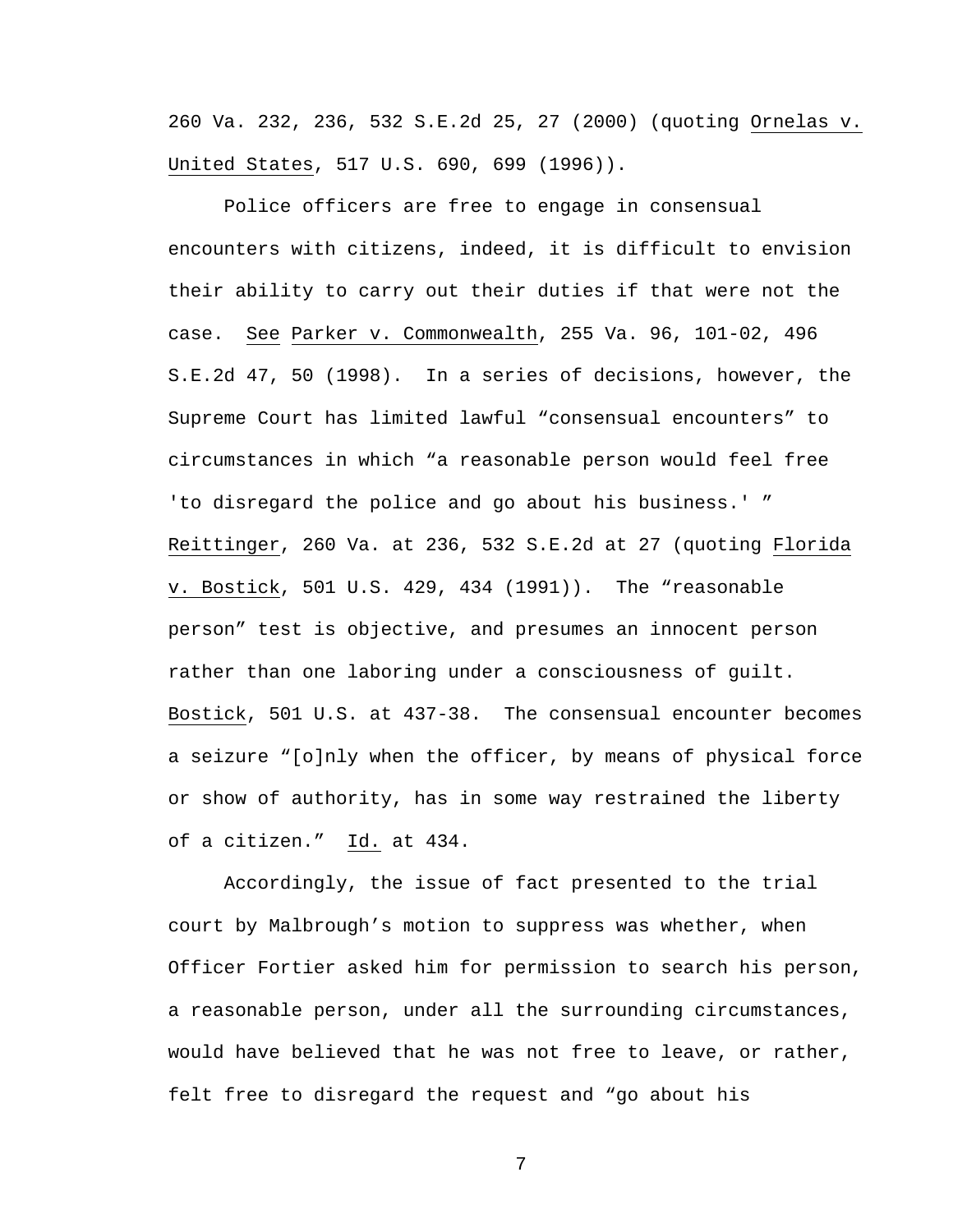business." Id., see also United States v. Mendenhall, 446 U.S. 544, 554 (1980).

 Malbrough argued before the trial court and on appeal that a reasonable person would not have felt free to leave the scene for a number of reasons. At the time he was asked to consent to the search of his person, Malbrough was "in the midst of three armed police officers with his vehicle flanked in the front and back by two cruisers with flashing blue lights;" his pistol was being withheld by the police and there was no indication when, if ever, he could recover it; and his driver's license and registration cards had not been handed back to him but were on the front seat of his car. He also made the argument that the offenses that led to his initial traffic stop were still ongoing: The rejection sticker and improper plates were still displayed on his car, and even though he had not been given a summons for those offenses, he would be committing a further infraction if he drove away.

 The Commonwealth responds that there was nothing unreasonable in the presence of three officers, in view of the presence of three occupants in the Cadillac having a loaded firearm in plain view; that the officers' cruisers were parked in such a way that they would not obstruct the Cadillac if Malbrough wished to leave; that the flashing blue lights were operating for safety reasons to warn approaching traffic of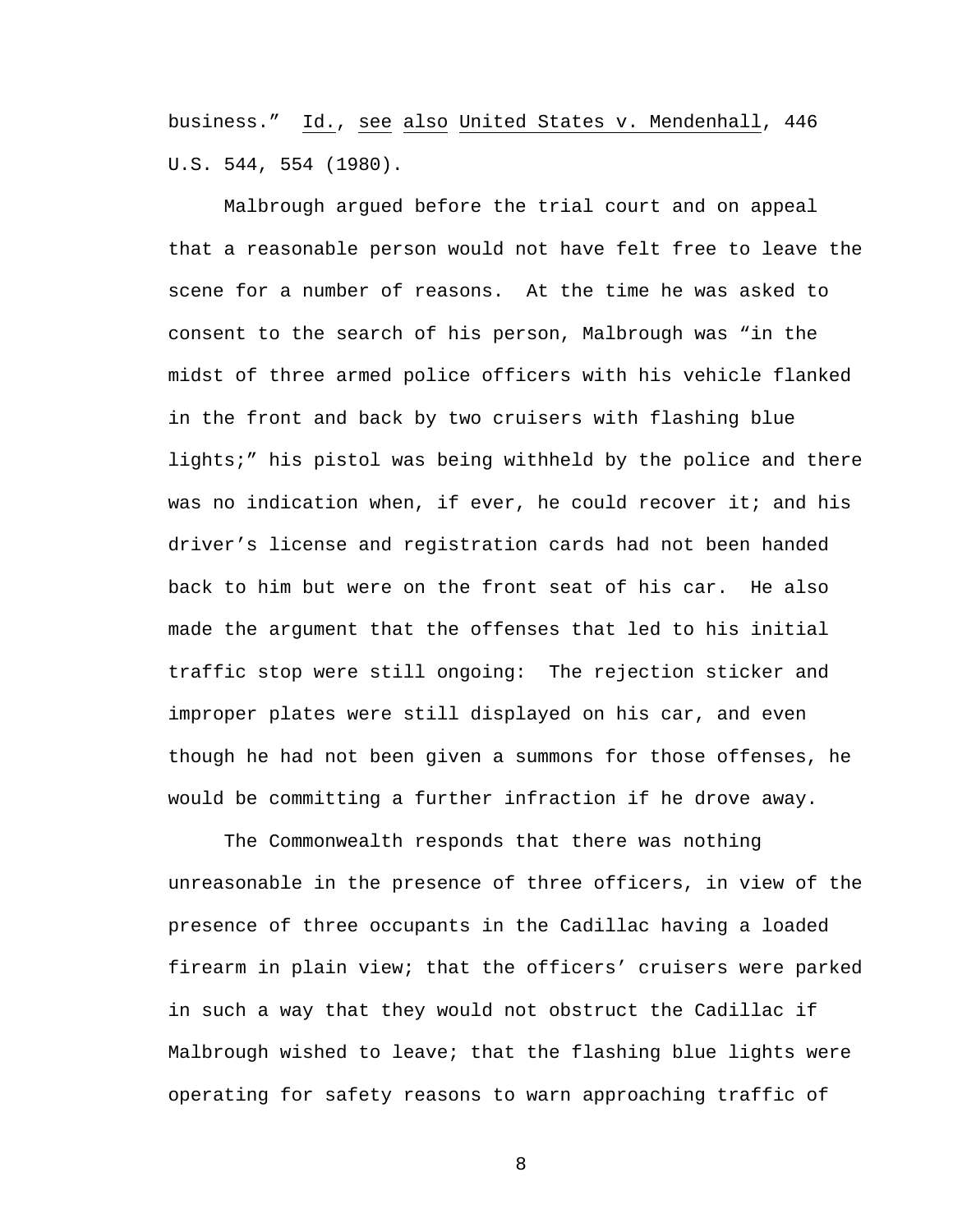vehicles stopped on the side of the road; that Malbrough gave the firearm voluntarily to Officer Fortier before the officer had even asked for it; that Malbrough never requested its return and that no further mention was ever made of it $\mathcal{F}^1$  that Malbrough's driver's license and registration cards had indeed been returned to him when Fortier placed them on the front seat and told Malbrough they were there and that he was free to leave.

 The Commonwealth also pointed out that, although Malbrough had been questioned about a shooting by Officer Holmes, Holmes was obviously satisfied with Malbrough's responses and made no objection when Fortier told Malbrough that he was free to leave. Finally, there was no evidence that any of the officers drew or brandished their weapons, touched the occupants of the Cadillac except with their consent, used hostile tones of voice, accused them of wrongdoing or made any intimidating gestures. Indeed, at the time Fortier made his request to search Malbrough, the police

 $\begin{array}{c|c}\n\hline\n\text{1}\n\end{array}$  $1$  The Commonwealth acknowledges that Officer Flatt's retention of the weapon might have given Malbrough a claim against the police, but argues that it did nothing to make him think he was not free to leave. The Commonwealth argues that cases interpreting police retention of a defendant's personal property as a restriction of his freedom of movement focus on items necessary for travel, such as driver's licenses, car keys, passports, airline tickets, and the like. See, e.g., 4 Wayne R. LaFave, Search & Seizure § 9.4(a) n.81 (4th ed. 2004).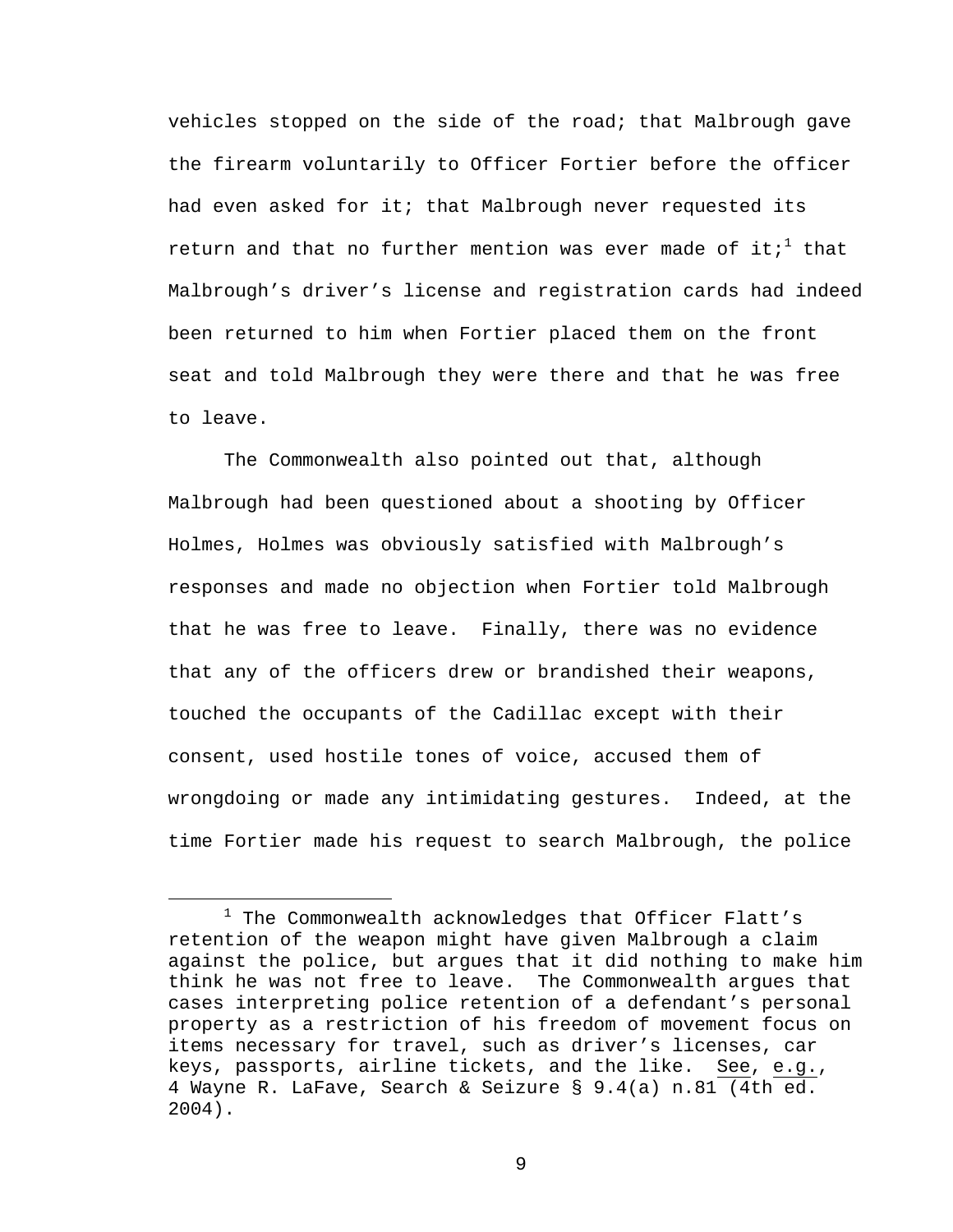present at the scene had indicated to the occupants of the Cadillac that they had no reason to question or detain them further. Compare McGee v. Commonwealth, 25 Va. App. 193, 200- 01, 487 S.E.2d 259, 262-63 (1997) (reasonable person would conclude that he is not free to leave when police indicate he is suspected of criminal activity).

 Malbrough relies on our decision in Reittinger, where we held a purported consent search following a roadside traffic stop to have been an unlawful seizure of the person because, in the circumstances of that case, a reasonable person would not in fact have felt free to go even after a police officer had told him he was free to do just that. Reittinger, 260 Va. at 237, 532 S.E.2d at 28. This case differs from Reittinger in several respects. There, the defendant was stopped along a road in a rural area in the nighttime. After deciding not to issue a summons for a defective headlight, a deputy sheriff told him he was free to leave. Thereafter, while two other armed deputies flanked his car, one of them asked him to consent to a search. When the defendant failed to give consent, the deputy repeated the request a second time and then a third. The defendant never gave express consent to a search, but simply exited his vehicle, whereupon the deputy patted him down and found contraband. Id. at 234-35, 532 S.E.2d at 26. Here, by contrast, the search occurred in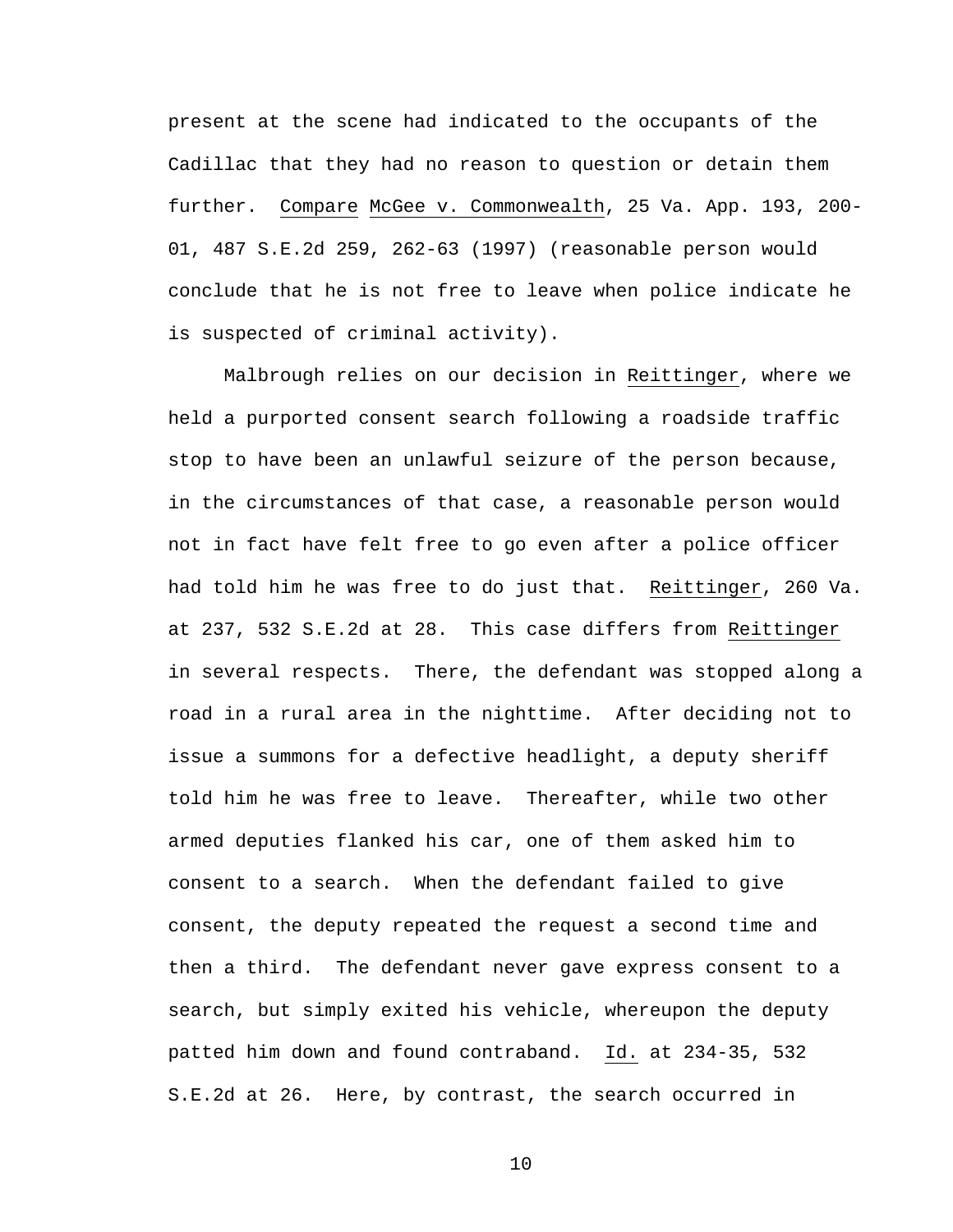daylight in a residential area. The police on the scene were equal in number to the occupants of the Cadillac. There was no evidence of any intimidating behavior on the part of the police. Malbrough clearly gave his consent to the search, before it took place, in response to a single request by the officer.

 The most significant distinction between Reittinger and the present case is that in Reittinger, the trial judge, who alone had the opportunity to look the witnesses in the eye and weigh their credibility, expressly found that the deputy effectively seized Reittinger without probable cause because a reasonable person in the circumstances would conclude that his detention continued and that he was not free to leave. Id. at 236, 532 S.E.2d at 27. $^2$  Here, the trial court, after analyzing all the attendant circumstances, made the opposite finding and concluded that a reasonable person would have felt free to ignore the request and leave the scene when Fortier asked Malbrough to consent to a search of his person.

 There is good reason for the rule that appellate courts must defer to the factual findings of the trial judge in Fourth Amendment cases. The fact patterns in such cases arrive in infinite variety, seldom or never exactly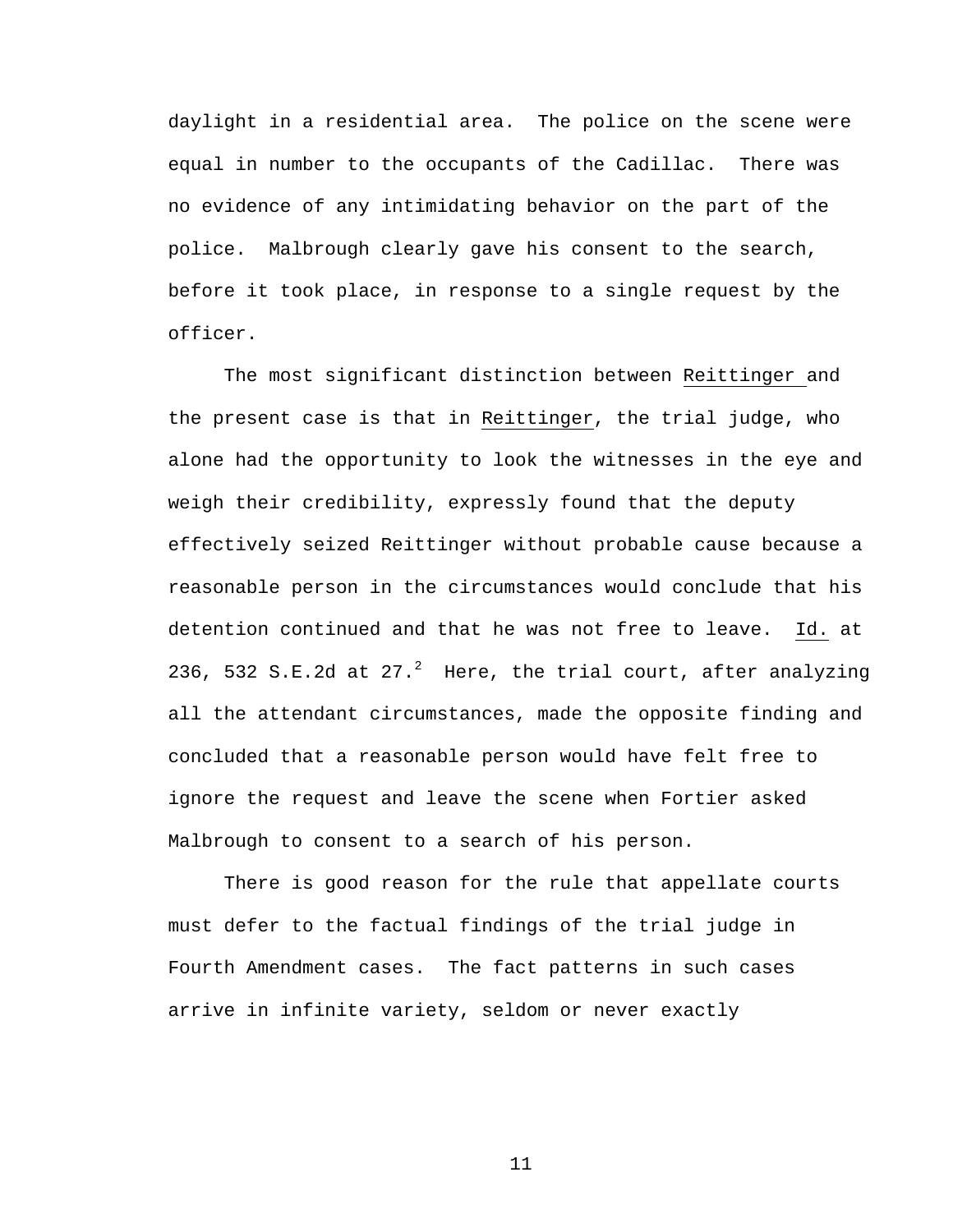duplicated. Moreover, they involve consideration of nuances such as tone of voice, facial expression, gestures and body language seldom discernable from a printed record. The controlling inquiry is the effect of such matters on a reasonable person in the light of all the surrounding circumstances.

 The test is necessarily imprecise, because it is designed to assess the coercive effect of police conduct, taken as a whole, rather than to focus on particular details of that conduct in isolation. Moreover, what constitutes a restraint on liberty prompting a person to conclude that he is not free to 'leave' will vary, not only with the particular police conduct at issue, but also with the setting in which the conduct occurs.

Parker, 255 Va. at 102, 496 S.E.2d at 50 (quoting Michigan v. Chesternut, 486 U.S. 567, 573 (1988)). In the present case, there was no evidence of any coercive conduct on the part of the police after Malbrough was told that he was free to leave.

 The Supreme Court perceptively held, by the language quoted above from Ornelas, that the inferences drawn from the evidence in such cases by trial judges, who have personally heard and observed the witnesses, are entitled to deference. We accord that deference to the trial court's finding here.

 $\overline{\phantom{a}}$  $2$  Despite making that factual finding, the trial court ruled that the subsequent "pat down" search was justified for the deputies' protection.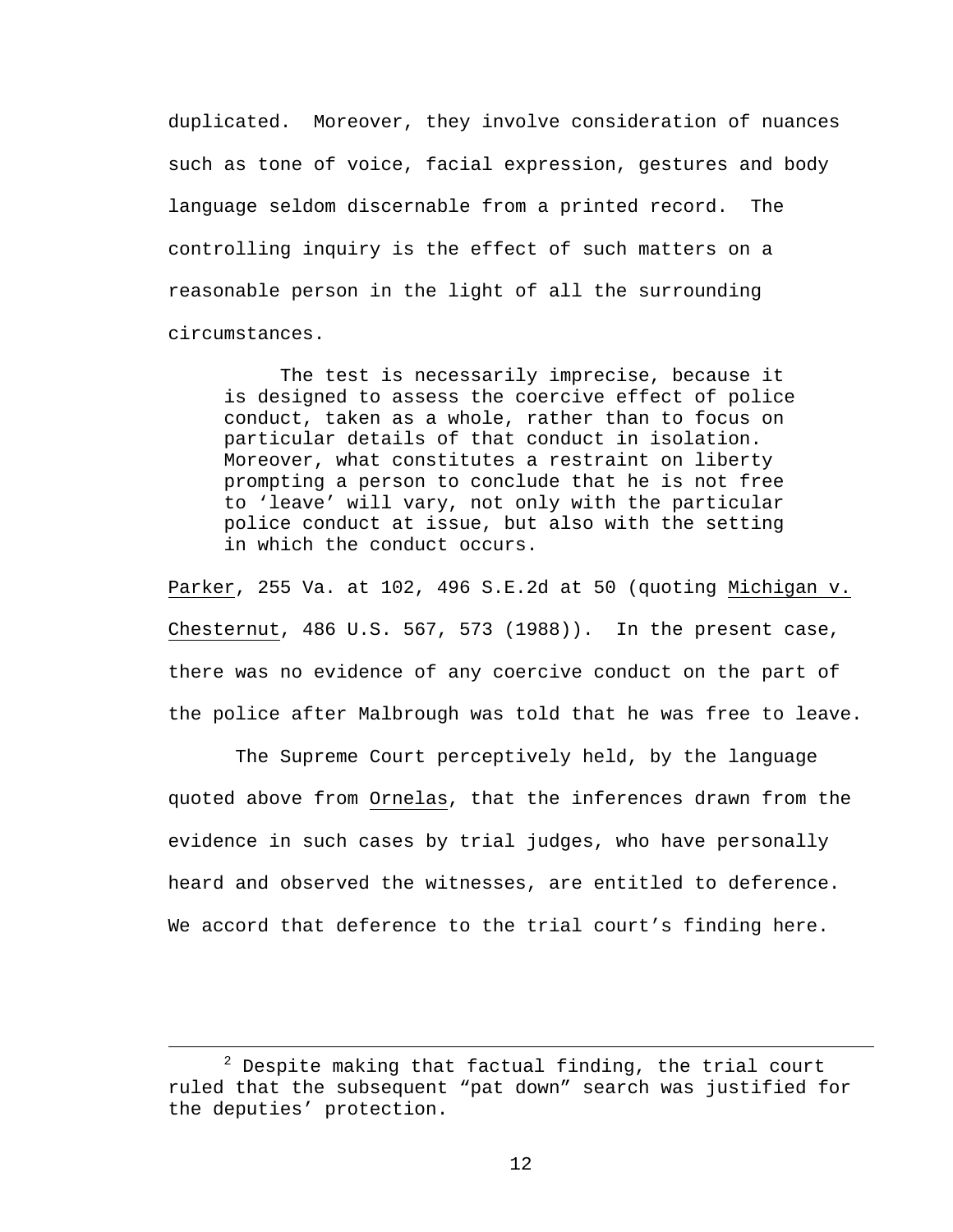### Conclusion

 We cannot say from the record that the trial court's finding was "plainly wrong or unsupported by the evidence." Ward, 273 Va. at 218. 639 S.E.2d at 272. Malbrough did not carry his burden of showing that the trial court committed reversible error, and we find no error in the application of the law by that court or by the Court of Appeals. Accordingly, we will affirm the judgment of the Court of Appeals.

Affirmed.

JUSTICE KOONTZ, with whom CHIEF JUSTICE HASSELL joins, dissenting.

 I respectfully dissent. The material and undisputed facts surrounding the encounter of Ronald Wayne Malbrough, Jr. with the police on the afternoon of February 25, 2004 are amply recited in the majority opinion and need not be repeated in detail here. Likewise, the principles of law applicable to the resolution of Malbrough's claim that the conduct of the police violated his Fourth Amendment rights as well as the principles governing our standard of review of that issue are well established and recited by the majority. Under those facts and principles of law, the ultimate focus of the analysis of the issue presented is whether a reasonable person, under the particular factual circumstances of this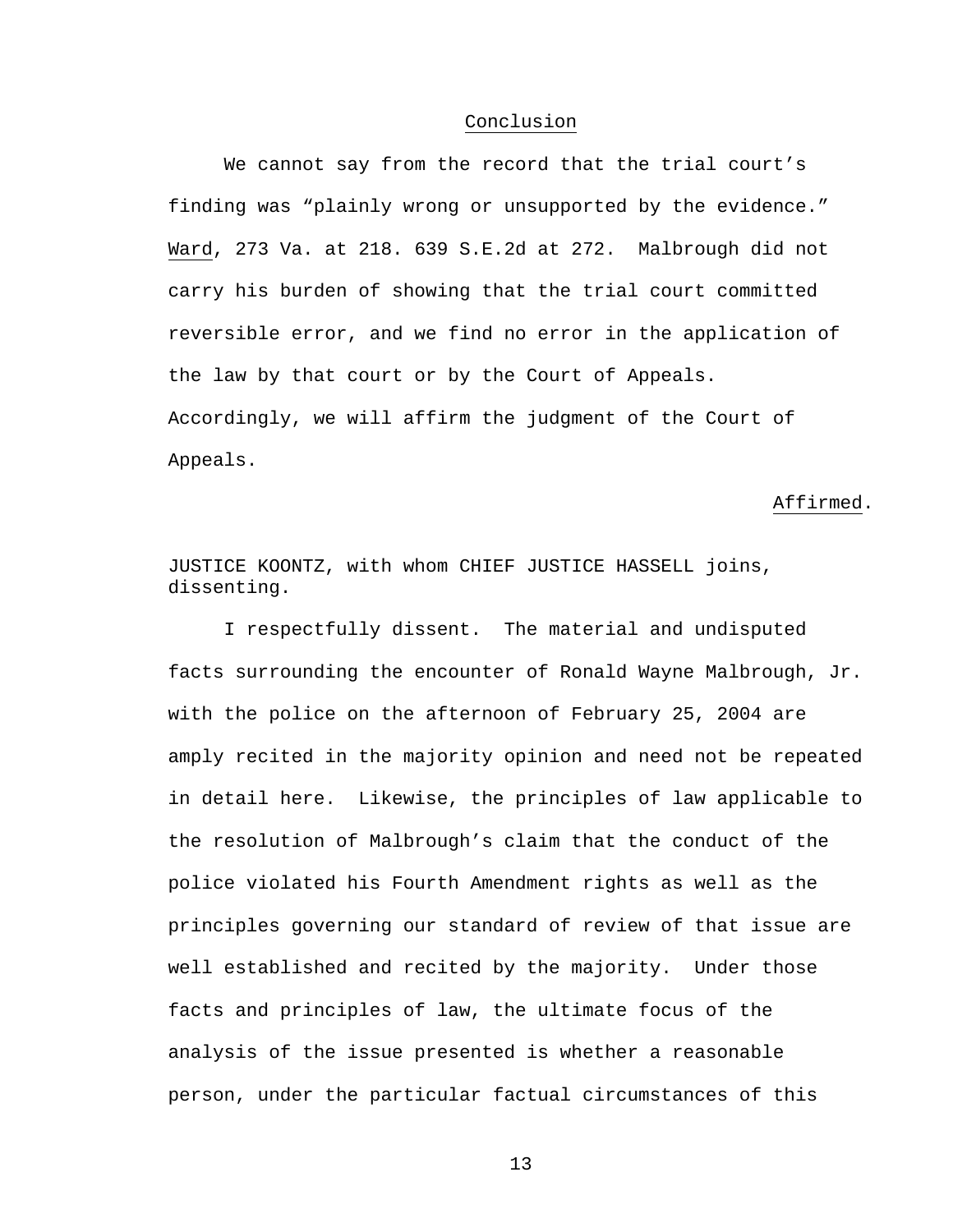case, would have believed that he was free to disregard the request of the police to search his person and to leave the scene of the encounter. See Florida v. Bostick, 501 U.S. 429, 434 (1991); United States v. Mendenhall, 446 U.S. 544, 554 (1980); see also Reittinger v. Commonwealth, 260 Va. 232, 236, 532 S.E.2d 25, 27 (2000). In my view, no reasonable person could possibly believe himself free to leave the scene under the coercive circumstances of this police encounter.

 In this case, Officer Stephen Fortier stopped the blue Cadillac car operated by Malbrough because the Cadillac bore license plates registered to another vehicle and because a rejection sticker was displayed on its windshield. This routine traffic stop quite appropriately evolved into a patent and serious concern for the safety of the officer when Officer Fortier approached the Cadillac and observed in plain view a loaded handgun on the center console. The officer retrieved the gun during Malbrough's acknowledgement that it belonged to him. Officer Fortier placed the gun in his police cruiser and called for "backup" on his police radio. Responding to that call, Officers Neal Flatt and Richard Holmes arrived immediately at the scene in separate police cruisers. Thereafter, the police searched the two passengers in the Cadillac as well as the vehicle. While these searches were being conducted, Officer Holmes asked Malbrough to step out of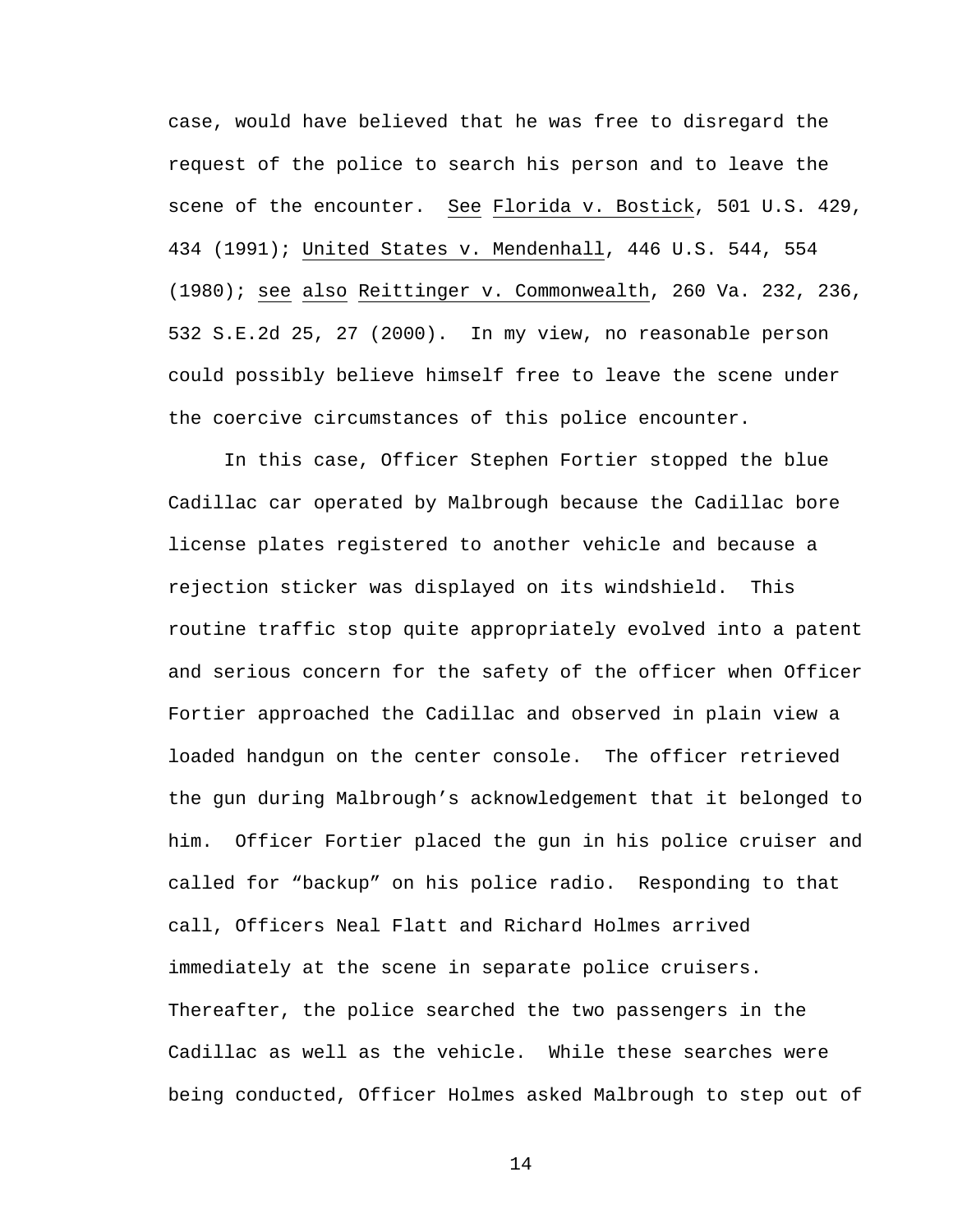the Cadillac. Malbrough complied and the two men moved to a location between the front of the Cadillac and the rear of Officer Holmes' police cruiser. There, Officer Holmes questioned Malbrough regarding an incident that had previously occurred several miles away in which shots reportedly had been fired from a Cadillac generally fitting the description of Malbrough's Cadillac.

Officer Holmes concluded that he did not have a basis to charge Malbrough for the earlier shooting. Nothing in the record, however, suggests that Officer Holmes informed Malbrough that he was no longer under suspicion for the earlier crime; nor did Officer Holmes advise Malbrough that he was free to go. Rather, as the questioning by Officer Holmes was concluding, Officer Fortier approached and advised Malbrough that his driver's license and registration were on the driver's seat of the Cadillac and that Malbrough was "free to leave." Nevertheless, Officer Fortier immediately asked Malbrough for consent to search his person for drugs or weapons. At that time, Malbrough's handgun was in Officer Flatt's waistband. The officers did not tell Malbrough how or when the gun would be returned to him if he decided to leave the scene without consenting to the search of his person by Officer Fortier.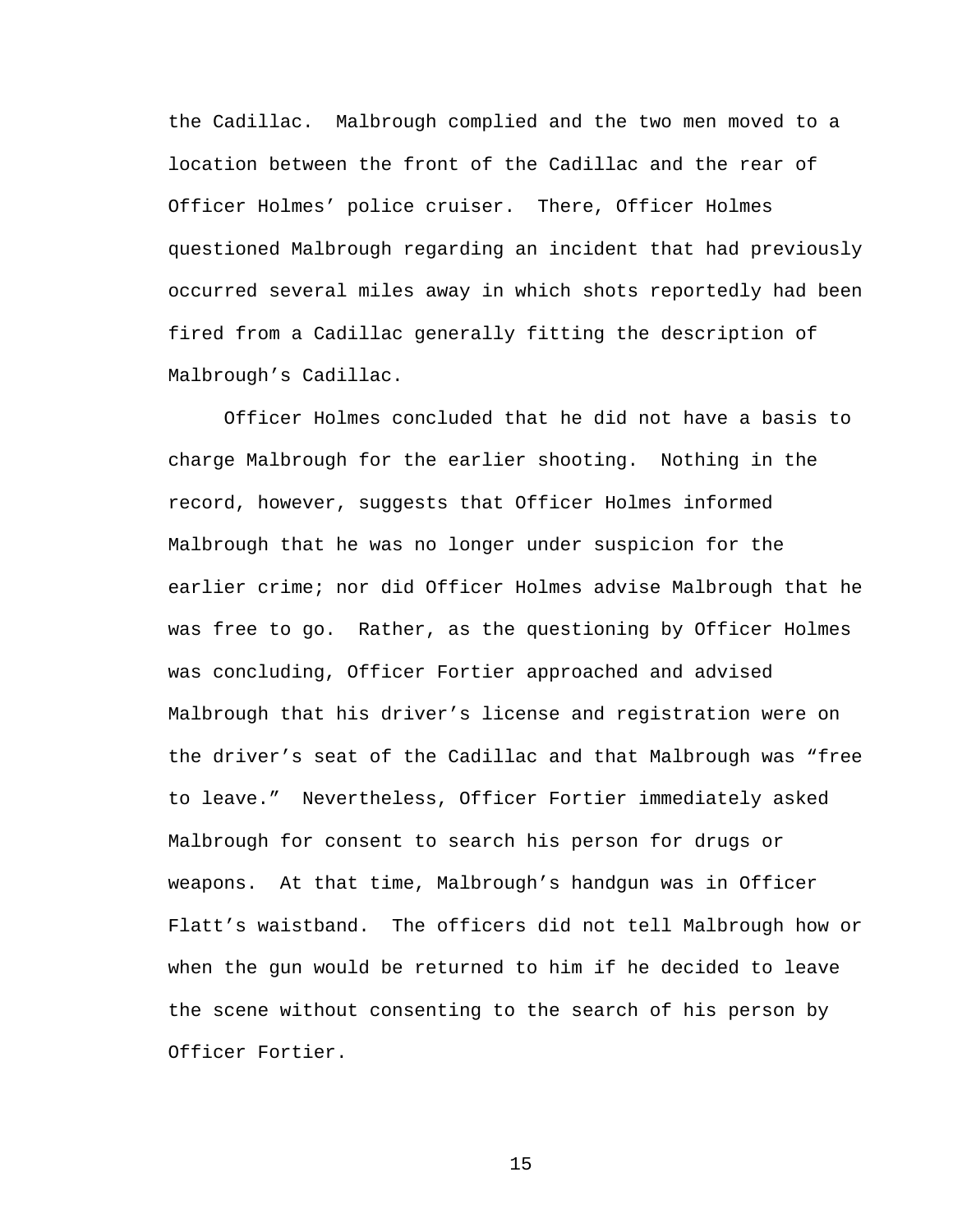The majority correctly notes that the test for determining whether a reasonable person under all of the circumstances would have believed that he was not free to leave the scene of a police encounter is "necessarily imprecise, because it is designed to assess the coercive effect of police conduct." Michigan v. Chesternut, 486 U.S. 567, 573 (1988). For this reason, isolated conduct of the police, such as a statement that "you are free to leave," must be considered in view of all the surrounding circumstances.

 The circumstances of this case are more compelling in that regard than those upon which our decision in Reittinger were premised. In Reittinger, we held that a reasonable person would not have believed that he was free to leave even after the police had advised the driver of a stopped vehicle that he was free to go. Here, two police officers in separate police cruisers responded to the scene of the traffic stop because Officer Fortier had radioed for backup after he had taken possession of Malbrough's handgun. Malbrough was made aware by Officer Holmes that the focus of his questions was a recent and nearby incident involving a shooting from a Cadillac matching the description of Malbrough's Cadillac in several aspects. Beyond question, a reasonable person under these circumstances would have concluded that the police were then concerned with resolving the rational suspicion that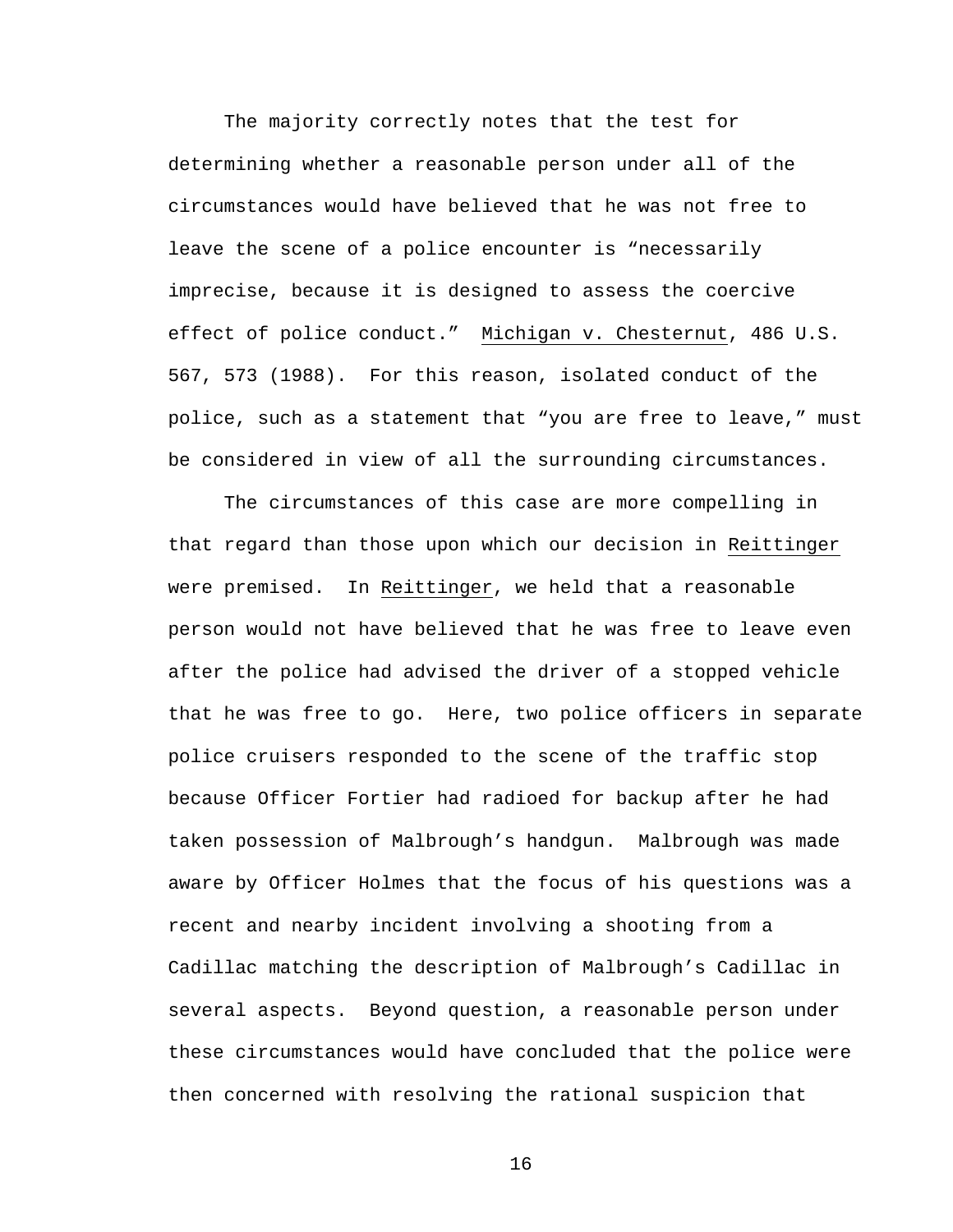Malbrough and his vehicle were implicated in the shooting incident rather than a concern with the traffic violations that prompted the stop by Officer Fortier. While Officer Holmes may have concluded that he had no basis to detain Malbrough further relating to the shooting incident, he did not convey that subjective conclusion to Malbrough. The police had conducted searches of the passengers in the Cadillac as well as the vehicle because they had discovered the presence of Malbrough's gun; only Malbrough remained unsearched. The police retained possession of Malbrough's gun and had not indicated how or when the gun might be returned to him. At that point in the encounter, despite Officer Fortier's statement that he was free to leave, a reasonable person would not have believed that Malbrough was free to leave until there was some objective indication from Officer Holmes that such was the case as a result of his subjective conclusion that Malbrough was not going to be detained in connection with the shooting incident that Officer Holmes was investigating.

 There is no question that the police in this case had the right to temporarily seize Malbrough's handgun for their safety until their investigation at the scene of the traffic stop was completed. However, under the particular circumstances of this case, I would hold that Malbrough was